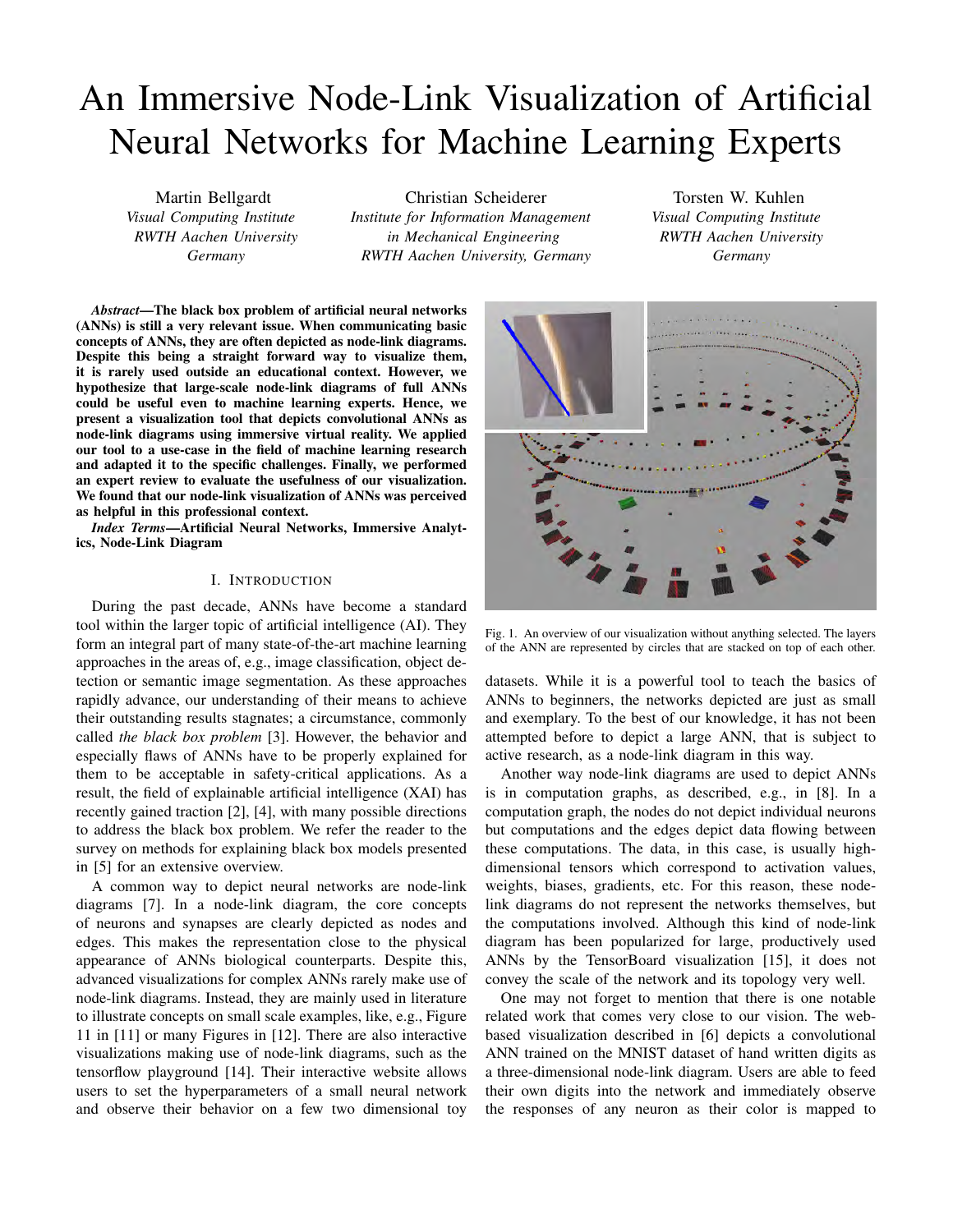their activation value. The weights of all synapses are also depicted using colored lines and the learned filter kernels can be displayed. While their approach depicts a working, fullscale ANN, the authors state that it is targeted at an educational use case. In this work, we aim to take their idea one step further and evaluate if a similar depiction of ANNs can also be useful to machine learning experts.

One major challenge, and probably the reason why large scale node-link visualizations have not been attempted more often, is the increasing size and complexity of ANNs. Modern ANNs contain thousands of neurons and millions of synapses. Naively drawing a network of that size on a two-dimensional plane would result in a lot of visual clutter and be far from interpretable. A three-dimensional visualization as described in [6] alleviates the problem but still suffers the same issues if displayed on a two-dimensional screen. This is why, for our visualization, we decided to make use of immersive virtual reality (VR) technology. Due to recent economical advancements, VR hardware has become much cheaper and is now feasible for use in everyday work [1]. This is handy for our task, since the ability to directly display our visualization in three-dimensions lets us make better use of all three spatial dimensions. In addition to that, there have been strong hints that higher degrees of immersion lead to better performance in some data analysis tasks [9], [13].

To show that our system can be useful to machine learning experts, using example datasets like MNIST is not enough. Instead, we need to apply our system to a use case that is subject to active research. In the field of production technologies, machine learning is currently an area of increasing interest. Therefore, we decided to apply our visualization to a use case in that area. The following section describes this use case in more detail.

## II. USE CASE

We demonstrate our visualization approach on a convolutional ANN that controls a robot arm. This section will give a short overview of the project. A more detailed description is presented in [10].

In essence, the project demonstrates how the movements of a robotic arm can be generated via reinforcement learning. For this, the robot is given the task of playing the classic wire loop game, where a fork, carried by the robot, has to be moved along a path defined by a bendable wire without touching it. Touching the wire results in an electrical circuit being closed, signaling that the robot has made a mistake. Based on this information and the images of a camera that is mounted to the robot's head, a reinforcement learning approach trains a convolutional ANN. This ANN uses (downsampled) camera images as inputs and generates robot trajectories as outputs. To put it simply, the process works as follows: First, an image is taken of the next part of the wire. Then, the ANN calculates a trajectory based on this image. Finally, the robot moves along the trajectory and the process repeats. If the robot touches the wire, it has to reset its position and receives a negative reward



Fig. 2. A schematic depiction of our visualization.

during the training process. The details of this training process are not relevant to this work and are thus omitted.

The project has already demonstrated that it is possible to learn a control-policy for a robotic arm to play the wire loop game, solely based on camera images. Nevertheless, there are still many ways to improve this process that are actively being worked on. This makes this project an ideal use case for our visualization, since the experts working on it can likely benefit from a better understanding of their ANNs. Additionally, the system uses images as inputs and a convolutional ANN, similar to [6] which inspired this work. However, there are a few major differences. The network controlling the robot is a lot larger and more complicated. Furthermore, it uses color images as inputs and it outputs continuous values that encode a trajectory. Finally, it is not updated based on user input but every step the robot takes, which is about once every second. These aspects pose additional challenges, which had to be addressed to make the visualization applicable to this use case. The way we designed it around these aspects is described in the next section.

## III. CONCEPT

An overview of our visualization can be seen in Figure 1. As described earlier, it is greatly inspired by the system described in [6]. Just like them, we visualize the ANN as a node-link diagram where the nodes represent individual activations and the edges represent the weights between them. Likewise, we show only those edges connecting to the node that is selected, to avoid visual clutter (see Figure 3). However, due to the larger networks from our use case, using a linear layout and showing the visualization on a 2D screen, as it is done in [6], is not feasible. This is why we decided to use immersive VR, since it allows us to make better use of the third dimension. The decisions made regarding our VR implementation are described in Section III-A. Section III-B explains the spatial layout of our visualization, especially regarding the additional freedom gained from VR. Finally, Section III-C describes additional aspects that needed to be addressed in our application to adapt it to our use case.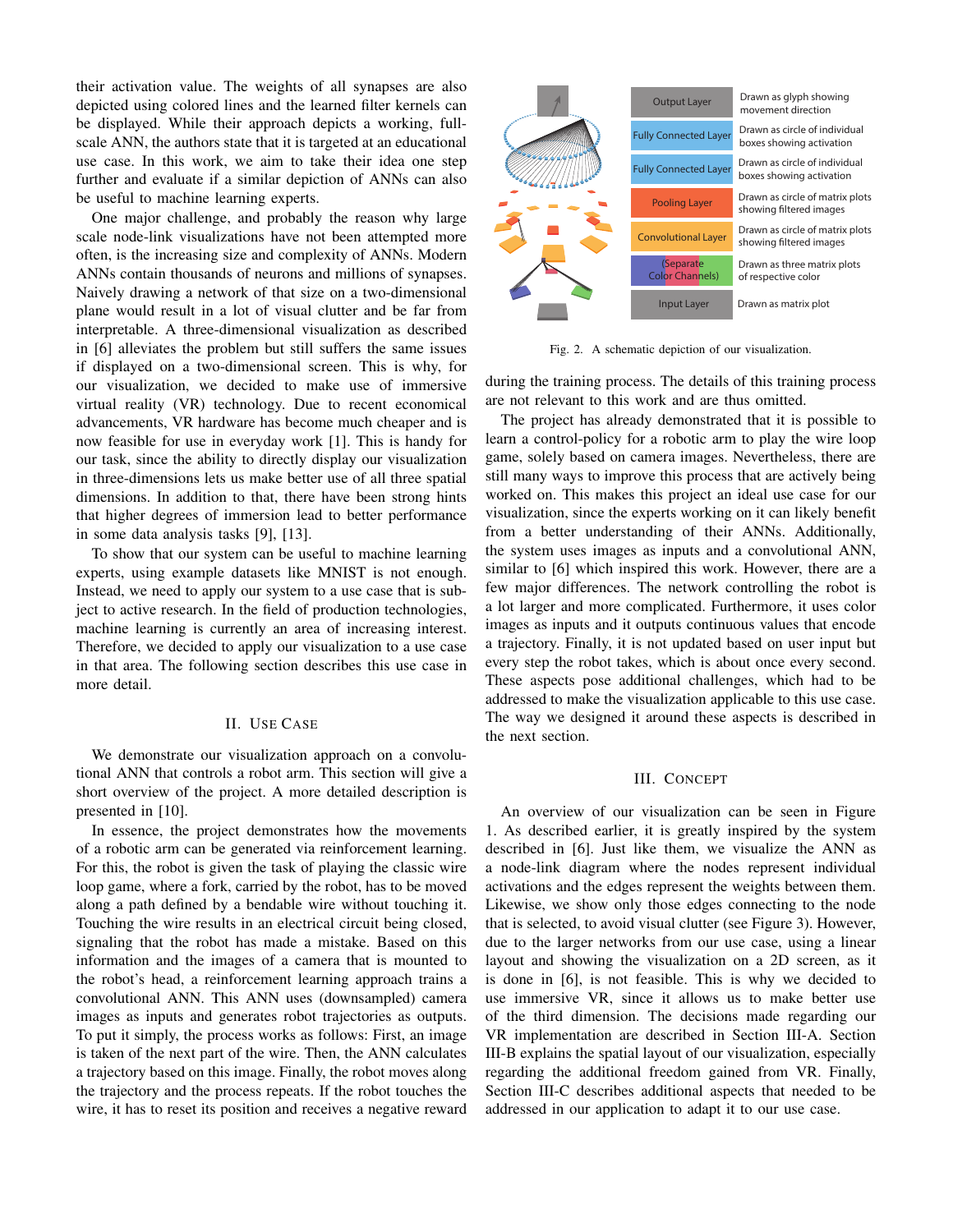## *A. Immersive Virtual Reality*

Our goal was to design an application that machine learning expert could integrate into their workflow. The first decision, when designing an immersive VR application for use in everyday work, should be the usage scenario [1]. ANNs are abstract objects that do not exist in the physical world, so the user's sense of their own body will likely not effect their immersion. Hence, a seated scenario would be feasible for this application. However, the experts in our use case usually work standing in front of the robot and walk around frequently. The location of the robot inside their workshop even allows for a tracking space that is large enough to walk around in. Therefore, we decided to design our application to be used while standing and allow the users to walk around if they wish. Additionally, we included a virtual travel technique (flying) to give the users more freedom to position themselves.

Naturally, since we wanted the availability of our visualization as high as possible, we decided to use consumer grade head mounted displays (HMDs) as our target display devices. These devices are cheap, easy to use and don't require a complicated setup. To enable virtual travel and all other interactive elements of the visualization, we can use the standard spatial input devices that are included with the HMD. Our application is built on the OpenVR framework, so a variety of consumer HMDs can be easily supported. We designed our application mainly around Oculus Rift and HTC Vive HMDs and respective controllers. Using different kinds of controllers is possible but might require a redesign of the control scheme, since the button layout on VR controllers is not yet standardized.

## *B. Spatial Layout*

The baseline approach for the spatial layout of the nodes in our visualization is the linear approach used in [6]. In this case, the third spatial dimension is only used to group activations of the same convolutional neuron, while all neurons are placed along a straight line. This layout works well for smaller networks and is especially useful when the target platform supports only 2D display and interaction. Another positive aspect of this layout is the way users can zoom in to easily view any part of the network in isolation. For our networks, however, this layout results in a very long line, where most of the information is distributed along one spatial dimension. This is why, we needed to find a layout that is more compact but doesn't introduce too much visual clutter.

We wanted to preserve the idea of encoding the layer structure of the networks along one spatial dimension. This leaves us with two spatial dimensions to layout the neurons. The neurons in the hidden layers of an ANN do not have any ordering or structure that would be implied from the calculations. Hence, there is a lot of freedom for their placement. We considered placing them on a regular grid, since this would result in a very compact layout. Unfortunately, this caused many of them to be occluded. In the end, we settled on arranging the neurons in circles. This makes the visualization compact enough to easily fit the users' field of



Fig. 3. Pointing at any activation shows all edges that connect to it. For convolutional layers, the filter kernels are shown as well.

view. Still, it preserves the good properties of the linear layout, as users can look at parts of the network from within the circle to view them in isolation without clutter. To decrease the amount of movement the users have to do and give them the ability to compare neurons of adjacent layers, the neurons can also be rotated along the circle. Additionally, the fact that there is no inherent ordering between the neurons is visually communicated better than in the linear layout. Overall, we see this layout, shown schematically in Figure 2, as a good compromise between compactness, clutter and simplicity. However, we do not claim that it is the best possible layout, as it makes little use of the additional dimension. Other layouts might use the spatial arrangement of neurons to encode properies of them or their relationship. We plan to investigate this in future work.

#### *C. Use Case Specific Features*

There were a few other challenges we had to address, to make our visualization feasible to be used by the experts in our use case. First of all, the output of the network controlling the robot is not nearly as interpretable as the output of the MNIST network in [6]. Instead of encoding class probabilities, the output layer of our networks encodes a path that the robot will follow. Hence, we added a glyph to our visualization that contains the input image and plots the path that the robot will take as a blue line. An example of this can be seen at the top of Figure 1. The experts wished to be notified when the robot touched the wire, so we made the background of our visualization flash red for a short time, if a respective network package is received. Additionally, we added a function to save and load the state of the visualization. We did this because switching from and to VR frequently can cause accidental inputs which might cause the user to fly far away from the visualization or change the parameters in an undesired fashion.

## IV. EXPERT REVIEW

To test our hypothesis that a node-link visualization of a complete network is helpful to machine learning experts, we performed an expert review. Overall, we interviewed four experts. Two of them were actively working in our use case